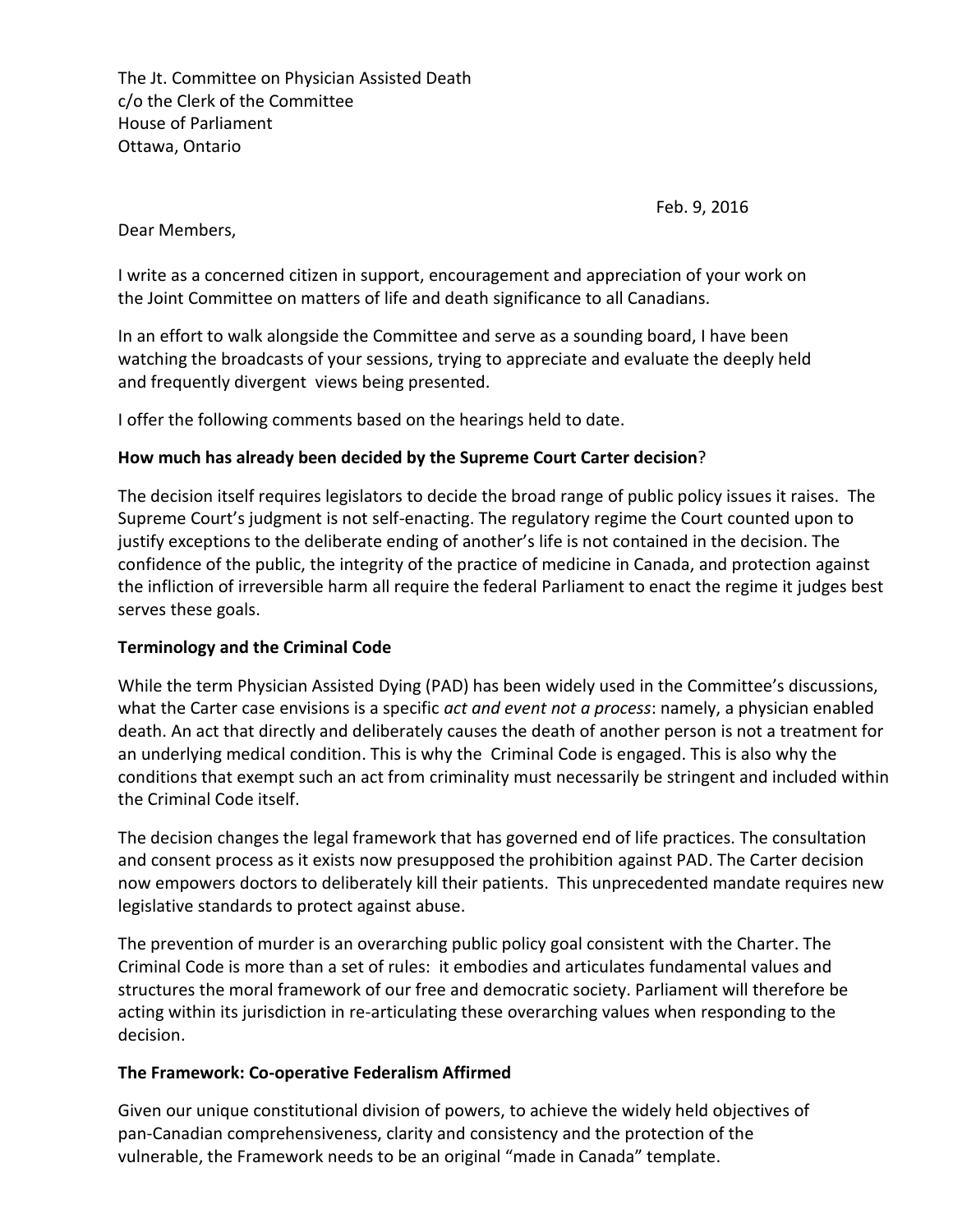While this seems to add yet another layer of complexity and potential political stalemate, the Committee has heard constructive and innovative ways of respecting co-operative federalism in the implementation of PAD.

Professor Peter Hogg's presentation highlighted how the Carter decision expressly tasks the federal Parliament with devising a regulatory regime that will avoid error and abuse in cases of physician assisted death. Protection of the vulnerable through such a regime, in the Court's view, is what warranted its making an exception to the absolute prohibition against assisted suicide and euthanasia in the Criminal Code. The establishment of such safeguards has been widely recognized by your presenters as a valid exercise of Parliament's criminal law jurisdiction.

Accordingly, to discharge its responsibilities under the Carter decision the federal Parliament must provide a self-sufficient act a) to provide the lasting safeguards called for the Court; b) guard against a patchwork of provincial standards, and c) fill any legislative and regulatory void that would exist in the event of a province's taking no action at all.

Mr David Baker has provided you with a preliminary template for such stand-alone federal act. It was also noted that Quebec's End of Life legislation, suitably adapted, could serve as a starting point for comprehensive federal legislation under its criminal law power.

Avoiding a provincial patchwork does *not* mean imposing absolute uniformity. As Professor Hogg noted, and Benoit Pelletier concurred, co-operative federalism enables provinces autonomy to enact their own substantially equivalent regimes, which would, on that basis of equivalency, be declared exempt from the federal regime. Jocelyn Downie likewise acknowledged the potential for provincial inaction and thus the need for clear, comprehensive federal legislation to uphold the rights articulated in Carter. She noted past use of substantial similarity accommodations as a proven method of dealing with jurisdictional and administrative overlap.

Clear, consistent and comprehensive Canada-wide safeguards for the vulnerable are key to gaining Canadians' confidence as we enter uncharted territory. Taking a co-operative federalism approach will enable Parliament to offer the protection Canadians and the Carter decision have called for.

#### **Vulnerability Assessment**

The Court mandates the protection of the vulnerable. It is up to Parliament to determine the circumstances that constitute vulnerability.

The Committee has heard ample testimony about the many non-medical factors which result in vulnerability. Establishing eligibility criteria for PAD requires a global vulnerability assessment by a team whose expertise ranges beyond the strictly medical dimension of the person.

The Court contemplates a free, non-coerced, autonomous decision by the sufferer as the fundamental starting point. For this very reason the regulatory regime must ensure factors compromising autonomy and freedom of choice be explored and exposed in advance.

Factoring in the family dynamic is required in the interest of ensuring a free and uncoerced choice. Restricting the circle of consultation to the individual and the physician will not capture these dynamics, thus leaving a patient vulnerable to pressured decisions.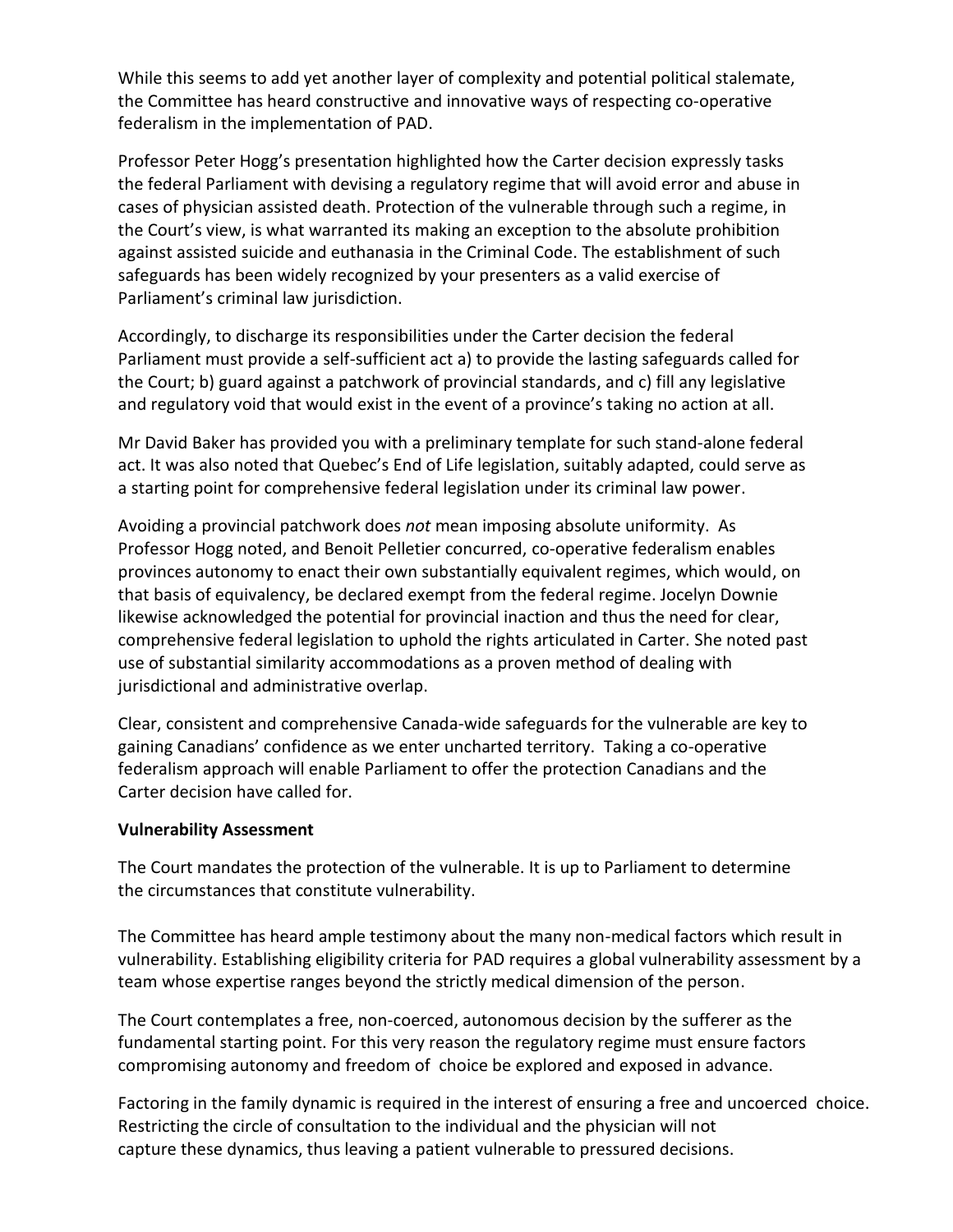### **Palliative Care and Consent**

Access to palliative care is another contributor to ensuring free and autonomous choice. That is why the palliative care initiatives pleaded for by so many before the Committee come directly within the purview of the Carter criteria and thus need to be included in your framework recommendations.

No choice can be free and autonomous if there is no access to pain relief and palliative care. Palliative care as currently understood and practiced is in fact all about genuine physician assistance in dying – it is a genuine process of accompaniment at the end of life and not a deliberate act ending life.

# **The Societal Status of Suicide**

There is a widespread consensus in Canadian society reflected in current treatment protocols, that the desire to die driven by existential despair, anxiety, and fear about the future is a remediable condition calling for positive interventions not termination.

The many mental health initiatives, and mandated psychiatric interventions where suicidality is evident that are all current public policy objectives would be undermined by enshrining a stateenabled right to suicide.

These overarching public policy objectives both justify and obligate Parliament to follow the lead of Oregon and Quebec and make *medically ascertained terminal illness* a condition for eligibility.

Rather than second guessing the outcome of potential future litigation, it is in the public interest for Parliament to uphold the public policy of preventing suicide rather than enlisting the medical profession as a proxy enabler of it.

# **Doctor – Patient Consent**

Much attention has been focused on PAD being patient-focused rather than doctor-centred. This is a desirable goal in medical practice generally, and frameworks exist to ensure there is informed consent rather than coercion when it comes to treatment.

However, when it comes to PAD as contemplated in the Carter decision, focusing solely on patient consent misconstrues the situation. In this instance it is not the physician presenting treatment options to the patient in order to elicit his or her informed consent. Instead, *PAD is the option being proposed to the physician by the patient.* PAD clearly does not fall into the ordinary range of treatment options to be proposed to a patient by their doctor.

Accordingly, as and when the eligibility criteria are met, the party being asked to consent becomes the physician. At this point, the physician's choice whether or not to perform the requested procedure needs to be free from coercion in order for the principle of informed consent to be respected for doctor and patient alike. As was noted in the hearings, the Carter case involved a willing doctor and a willing patient - both are essential. Enabling the freedom to choose on the part of the physician does not derogate from patient-centred care.

# **The Benelux Experience**

The evidence in the Benelux countries incontrovertibly shows that a regulatory regime which leaves decisions solely in the hands of physicians places vulnerable persons at risk of being put to death. Such a regime does not meet the stringent standards called for by the Court.